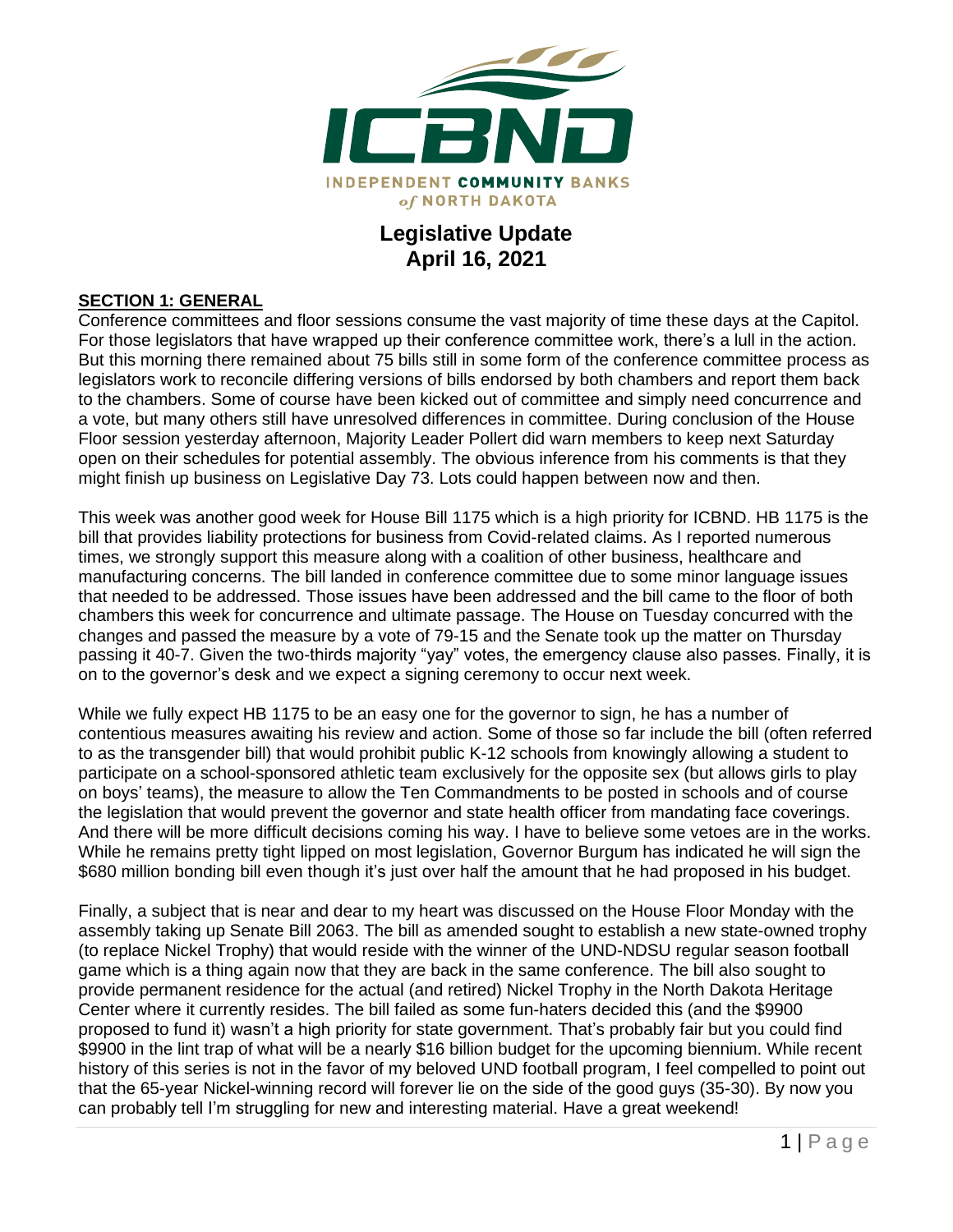## **SECTION 2: OTHER BILL UPDATES FROM ICBND "PRIORITY" TRACKING LIST**

**HB 1323** – is the mask mandate bill I referenced above. It was amended to protect the rights of businesses on the Senate Floor last week so that it now only prohibits state elected officials including the governor and the state appointed health officer from issuing mask mandates. The House concurred with the changes this week and voted 67-24 to approve the bill effectively creating a bit of a showdown with the governor now. ICBND doesn't espouse an opinion on the bill as passed but we did oppose it previously because of the restrictive effects on businesses.

**SB 2014** – is the Industrial Commission Budget which includes the Bank of North Dakota and the North Dakota Housing Finance Agency and other issues under the purview of the Industrial Commision. Not surprising, the House Appropriations Committee took some further cuts to the budget. Our primary concern is that the Bank of North Dakota budget be approved with the appropriate number of full-time employees to provide an efficient and effective evaluation services program to serve the needs of member banks. As it is with every session, this budget bill headed to conference committee this week as the Senate did not concur with House changes and it's a significant budget bill.

**SB 2130** – was kicked out of conference committee this week. This bill requires a cost-benefit analysis for any mandated health insurance measures and as amended also provides that any mandate does not apply to a health insurance plan that is a high-deductible plan if that mandate would case the policy to fail to qualify as a high-deductible health plan under federal law. This amendment is important to ICBND and its members who participate in the ND Banks Benefit Trust Plan. ICBND supported the amended bill. The conference committee report was accepted in the Senate yesterday and the bill received a 46-1 passing vote. This morning the House also concurred with the conference committee report and unanimously passed the bill on the floor vote.

| <b>Date</b><br>and<br>Time | <b>Bill</b><br><b>Number</b> | <b>Room</b> | <b>Representatives</b>                                       | <b>Senators</b>                                                              |
|----------------------------|------------------------------|-------------|--------------------------------------------------------------|------------------------------------------------------------------------------|
| 04/19/2021<br>10:00 AM     | SB 2019                      | Roughrider  | Sanford, Mark (R), Schmidt, Jim<br>$(R)$ , Boe, Tracy $(D)$  | Poolman, Nicole (R) (Chair), Erbele, Robert (R), Heckaman, Joan<br>(D)       |
| 04/19/2021<br>$10:30$ AM   | SB 2020                      | Roughrider  | Monson, David (R), Schmidt, Jim<br>$(R)$ , Boe, Tracy $(D)$  | Erbele, Robert (R) (Chair), Wanzek, Terry M. (R), Heckaman,<br>Joan (D)      |
| 04/19/2021<br>02:30 PM     | SB 2014                      | Roughrider  | Howe, Michael (R), Brandenburg,<br>Mike (R), Mock, Corey (D) | Sorvaag, Ronald (R) (Chair), Mathern, Tim (D), Hogue, David (R)              |
| 04/20/2021<br>09:30 AM     | SB 2247                      | Sakakawea   | Louser, Scott (R), Ruby, Dan (R),<br>Adams, Mary (D)         | Burckhard, Randy A. (R) (Chair), Larson, Diane (R), Kannianen,<br>Jordan (R) |
| 04/20/2021<br>10:30 AM     | <b>SB 2008</b>               | Roughrider  | Meier, Lisa (R), Bellew, Larry (R),<br>Brandenburg, Mike (R) | Krebsbach, Karen K. (R) (Chair), Rust, David S. (R), Mathern, Tim<br>(D)     |

### **SECTION 3: ICBND BILLS IN CONFERENCE COMMITTEE NEXT WEEK**

Legislator contact information can be found at<http://www.legis.nd.gov/contact-my-legislators> and you can check on any legislative activities through the Legislative Council's web page at [www.legis.nd.gov.](http://www.legis.nd.gov/)

Thank you for your participation in the legislative process. Please call, email or text me with any questions or concerns. If you'd like to be taken off this distribution list or if there are others in your organization that should be on the distribution list for the legislative updates, please let me know.

Sincerely,<br>Bay D. Huyen

*Barry D. Haugen [barryh@icbnd.com](mailto:barryh@icbnd.com) cell: 701.955.4308 office: 701.258.7121*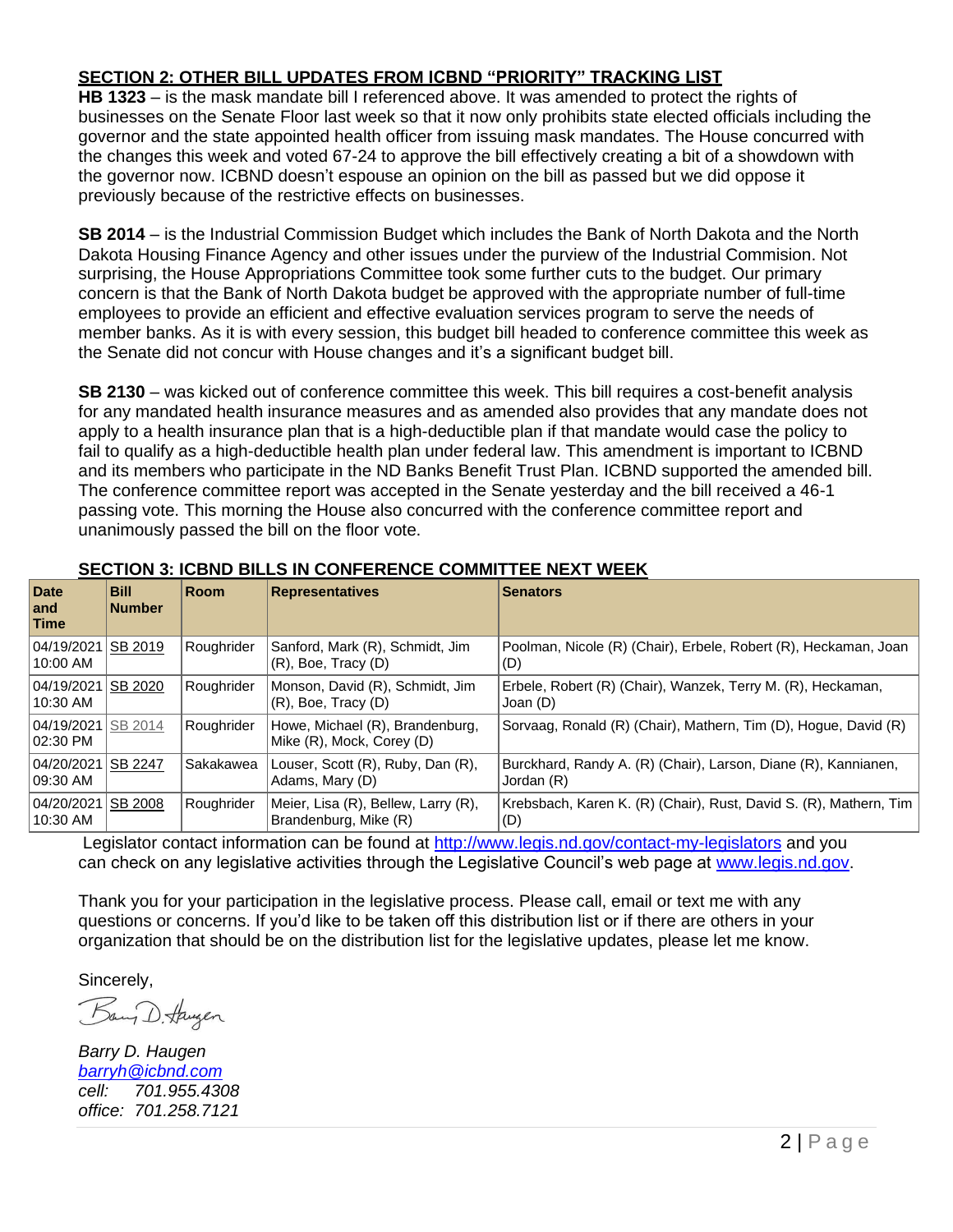

# **ICBND BILL TRACKING LIST**

| <b>Bill</b>    | <b>Status</b>                                                                                                                                                               | <b>Title</b>                                                                                                                                                                                                                                                                                                                                                                                                                                                                                                                                                                                                       |
|----------------|-----------------------------------------------------------------------------------------------------------------------------------------------------------------------------|--------------------------------------------------------------------------------------------------------------------------------------------------------------------------------------------------------------------------------------------------------------------------------------------------------------------------------------------------------------------------------------------------------------------------------------------------------------------------------------------------------------------------------------------------------------------------------------------------------------------|
| HB 1024        | House: CONF. COMM<br>Senate: CONF. COMM<br>04/12 H Conference committee appointed Howe<br>Mock Meier<br>04/13 S Conference committee appointed Hogue<br><b>Rust Davison</b> | A BILL for an Act to provide an appropriation for defraying the expenses of<br>the ethics commission.                                                                                                                                                                                                                                                                                                                                                                                                                                                                                                              |
| HB 1026        | House: PASSED<br>Senate: PASSED<br>Governor: SIGNED<br>03/09 H Signed by Governor 03/09<br>03/11 Filed with Secretary Of State 03/09                                        | Relating to financial criteria for grain buyer, grain broker, grain processor, and<br>warehousemen licenses, and licensing and bonding for grain brokers and<br>grain processors; relating to definitions of grain brokers and processors, the<br>duties and powers of the commissioner, confidentiality records, scale ticket<br>contents, credit-sale contracts, reports, annual licenses, fees, and bonds for<br>grain buyers, grain brokers, grain processors, and warehousemen; to repeal<br>sections 60-02.1-06, 60-02.1-07.1, 60-02.1-26, 60-02.1-27, 60-04-09, and 60-<br>10-15; and to provide a penalty. |
| HB 1043        | House: PASSED<br>Senate: PASSED<br>04/14 H Signed by Speaker<br>04/14 H Sent to Governor                                                                                    | Relating to the ethics commission delegation of duties and advisory opinions;<br>to amend and reenact subsection 2 of section 54-66-01 and sections 54-66-<br>05, 54-66-06, 54-66-07, 54-66-08, 54-66-09, and 54-66-12 of the North<br>Dakota Century Code, relating to ethics commission complaint procedures.                                                                                                                                                                                                                                                                                                    |
| HB 1087        | House: PASSED<br>Senate: PASSED<br>Governor: SIGNED<br>04/05 H Signed by Governor 04/01<br>04/06 Filed with Secretary Of State 04/01                                        | Relating to third-party reinsurance; relating to premium taxes and credits for<br>insurance companies and the establishment of an invisible reinsurance pool<br>for the individual health insurance market; to provide for a study; to provide a<br>penalty; to provide an appropriation; to provide a continuing appropriation;<br>and to declare an emergency.                                                                                                                                                                                                                                                   |
| HB 1136        | House: DEFEATED<br>01/25 H Reported back, do not pass, placed on<br>calendar 10 1 3<br>01/29 H Second reading, failed to pass, yeas 3<br>nays 86                            | Relating to the disposition of proceeds from tax lien foreclosures.                                                                                                                                                                                                                                                                                                                                                                                                                                                                                                                                                |
| <b>HB 1147</b> | House: DEFEATED<br>02/19 H Reported back, do not pass, placed on<br>calendar 17 3 1<br>02/24 H Second reading, failed to pass, yeas 31<br>nays 63                           | Relating to public employee fertility health benefits; to amend and reenact<br>section 26.1-36.6-03 of the North Dakota Century Code, relating to self-<br>insurance health plans; to provide for a report; to provide for application; to<br>provide an expiration date; and to declare an emergency.                                                                                                                                                                                                                                                                                                             |
| HB 1172        | House: DEFEATED<br>02/15 H Amendment adopted, placed on<br>calendar<br>02/23 H Second reading, failed to pass, yeas 5<br>nays 89                                            | Relating to agricultural mediation and negotiation services.                                                                                                                                                                                                                                                                                                                                                                                                                                                                                                                                                       |
| <b>HB 1175</b> | House: PASSED<br>Senate: PASSED<br>04/15 S Second reading, passed as amended,<br>yeas 40 nays 7<br>04/15 S Emergency clause carried                                         | Relating to business immunity from COVID-19 liability claims; to provide for<br>retroactive application; and to declare an emergency.                                                                                                                                                                                                                                                                                                                                                                                                                                                                              |
| <b>HB 1187</b> | House: PASSED<br>Senate: PASSED<br>Governor: SIGNED<br>04/13 H Signed by Governor 04/12<br>04/14 Filed with Secretary Of State 04/13                                        | Relating to creation of a Bank of North Dakota rebuilders loan program and a<br>rebuilders permanent loan fund; to repeal sections 6-09-46 and 6-09-46.1 of<br>the North Dakota Century Code, relating to a rebuilders loan program, a<br>rebuilders home loan program, and a rebuilders home loan fund; to provide a<br>continuing appropriation; and to provide for a transfer.                                                                                                                                                                                                                                  |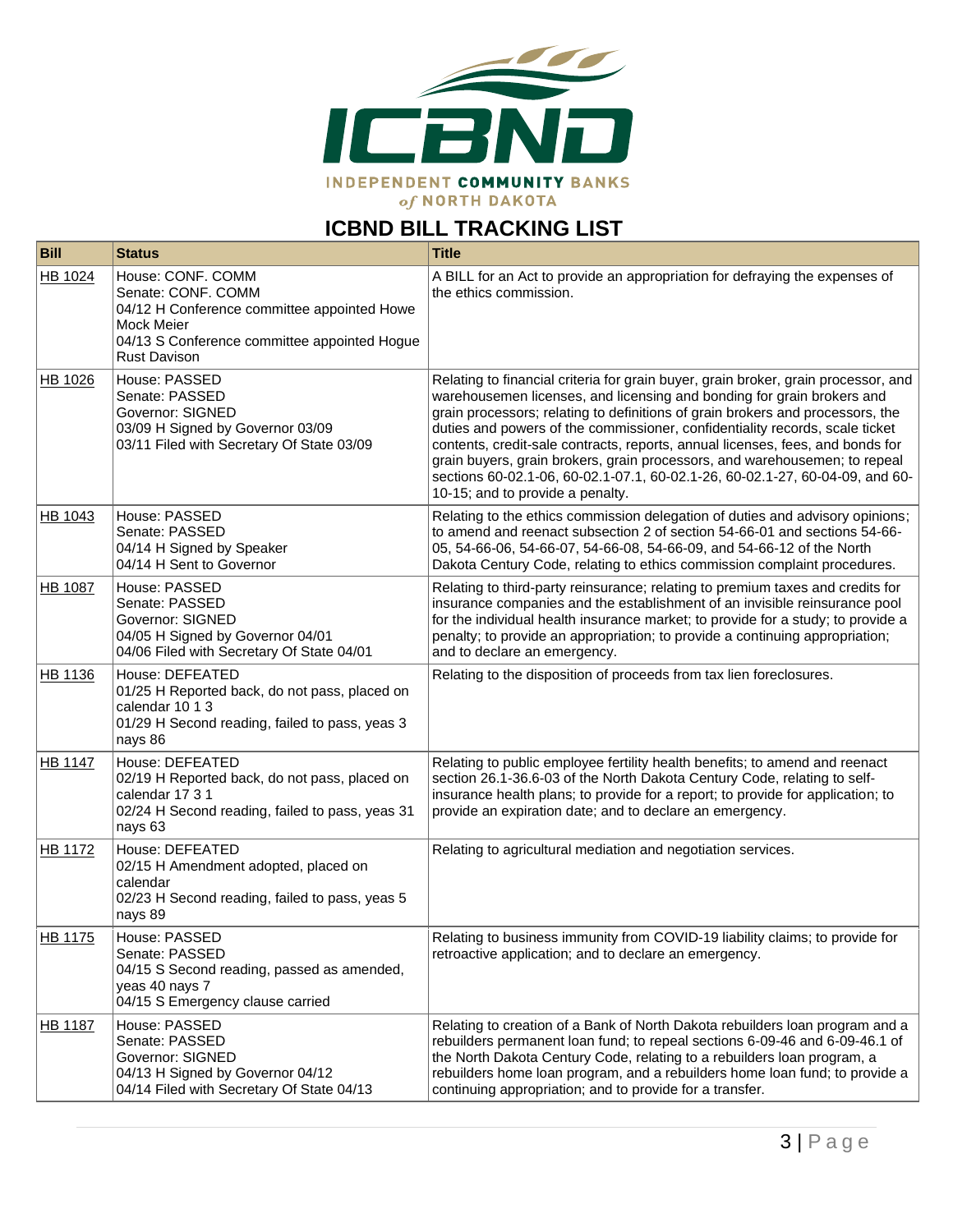| HB 1191        | House: PASSED<br>Senate: DEFEATED<br>04/01 S Reported back, do not pass, placed on<br>calendar 6 1 0<br>04/06 S Second reading, failed to pass, yeas 12<br>nays 35 | Relating to reporting expenditures in support of or opposition to candidates;<br>and to provide a penalty.                                                                                                                                                                                                                                                                                      |
|----------------|--------------------------------------------------------------------------------------------------------------------------------------------------------------------|-------------------------------------------------------------------------------------------------------------------------------------------------------------------------------------------------------------------------------------------------------------------------------------------------------------------------------------------------------------------------------------------------|
| HB 1199        | House: PASSED<br>Senate: PASSED<br>04/15 S Conference committee report adopted<br>04/15 S Second reading, passed as amended,<br>yeas 47 nays 0                     | Relating to the disposition of proceeds from tax lien foreclosures.                                                                                                                                                                                                                                                                                                                             |
| HB 1203        | House: DEFEATED<br>02/09 H Reported back, do not pass, placed on<br>calendar 9 5 0<br>02/17 H Second reading, failed to pass, yeas 20<br>nays 72                   | Relating to requirements of health insurance policies; to amend and reenact<br>section 50-24.1-37 of the North Dakota Century Code, relating to continuation<br>of Medicaid Expansion; to repeal sections 40 and 41 of chapter 11 of the<br>2017 Session Laws, relating to repeal of the Medicaid Expansion program; to<br>provide for application; and to provide a contingent effective date. |
| HB 1204        | House: DEFEATED<br>01/22 H Amendment adopted, placed on<br>calendar<br>01/28 H Second reading, failed to pass, yeas 19<br>nays 74                                  | Relating to limitations on requirements to wear a mask at work; to provide an<br>expiration date; and to declare an emergency.                                                                                                                                                                                                                                                                  |
| HB 1222        | House: PASSED<br>Senate: DEFEATED<br>03/25 S Reported back, do not pass, placed on<br>calendar 6 1 0<br>03/26 S Second reading, failed to pass, yeas 16<br>nays 29 | Relating to nonconforming structures.                                                                                                                                                                                                                                                                                                                                                           |
| <b>HB 1231</b> | House: PASSED<br>Senate: PASSED<br>04/14 H Signed by Speaker<br>04/15 H Sent to Governor                                                                           | Relating to duty of the investment director to consider investing locally.                                                                                                                                                                                                                                                                                                                      |
| HB 1258        | House: PASSED<br>Senate: PASSED<br>Governor: SIGNED<br>03/15 H Signed by Governor 03/15<br>03/16 Filed with Secretary Of State 03/15                               | Relating to real estate commission administration and real estate licensing; to<br>repeal chapter 43-23.4 of the North Dakota Century Code, relating to real<br>estate broker trust accounts; and to provide a penalty.                                                                                                                                                                         |
| HB 1261        | House: DEFEATED<br>02/16 H Reported back, do not pass, placed on<br>calendar 11 2 1<br>02/23 H Second reading, failed to pass, yeas 3<br>nays 90                   | Relating to property exempt from seizure and forfeiture; and to amend and<br>reenact section 19-03.1-36.8 of the North Dakota Century Code, relating to<br>seizure and forfeiture reporting requirements.                                                                                                                                                                                       |
| HB 1267        | House: DEFEATED<br>01/27 H Reported back, do not pass, placed on<br>calendar 13 1 0<br>02/02 H Second reading, failed to pass, yeas 19<br>nays 75                  | Relating to cryptocurrency custodian services and exchanges; and to provide<br>for a legislative management report.                                                                                                                                                                                                                                                                             |
| <b>HB 1268</b> | House: DEFEATED<br>02/09 H Reported back, do not pass, placed on<br>calendar 12 1 1<br>02/17 H Second reading, failed to pass, yeas 36<br>nays 56                  | Relating to a financial technology sandbox program for innovative financial<br>products and services and criminal history background checks.                                                                                                                                                                                                                                                    |
| HB 1271        | House: DEFEATED<br>01/28 H Reported back, do not pass, placed on<br>calendar 11 2 1<br>02/03 H Second reading, failed to pass, yeas 14<br>nays 79                  | Relating to employer immunity; to amend and reenact subsection 11 of<br>section 65-01-02 of the North Dakota Century Code, relating to the definition<br>of a compensable injury; to provide for retroactive application; and to declare<br>an emergency.                                                                                                                                       |
| HB 1275        | House: DEFEATED<br>02/23 H Reported back, do not pass, placed on<br>calendar 18 3 0                                                                                | Relating to an infrastructure bonding repayment fund, a research and<br>innovation fund, a workforce development and lifelong education fund, a<br>student meal and support services fund, a legacy earnings fund, a human<br>services and public health stabilization fund, and a regional economic                                                                                            |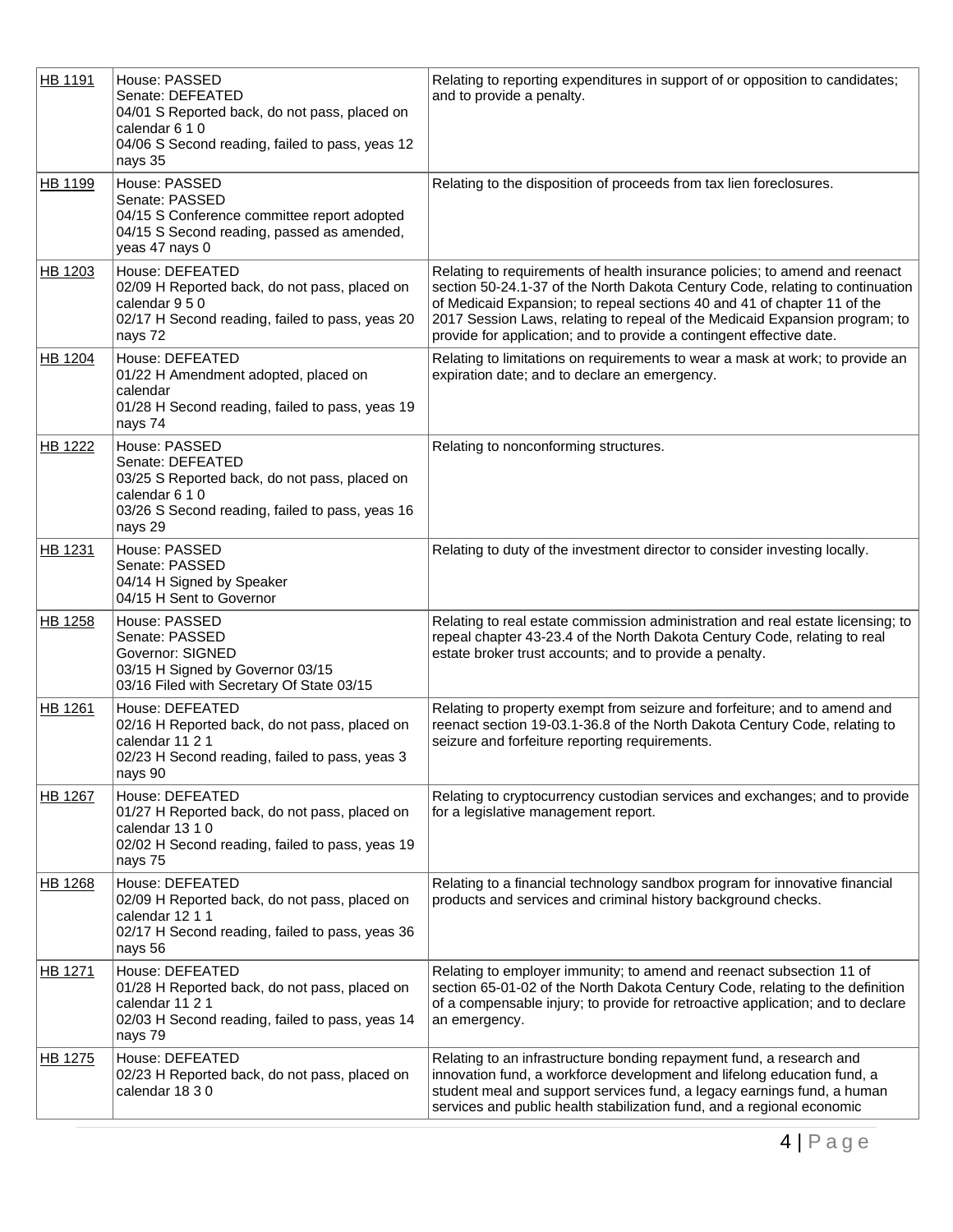|                | 02/24 H Second reading, failed to pass, yeas 14<br>nays 76                                                                                                        | development infrastructure fund; to amend and reenact subsection 1 of<br>section 21-10-06, section 21-10-12, and sections 54-54-08.1 and 54-54-08.2<br>of the North Dakota Century Code, relating to funds invested by the state<br>investment board, legacy fund definitions, and an arts and culture endowment<br>fund; to provide a continuing appropriation; and to provide a transfer. |
|----------------|-------------------------------------------------------------------------------------------------------------------------------------------------------------------|---------------------------------------------------------------------------------------------------------------------------------------------------------------------------------------------------------------------------------------------------------------------------------------------------------------------------------------------------------------------------------------------|
| HB 1277        | House: PASSED<br>Senate: DEFEATED<br>03/29 S Reported back, do not pass, placed on<br>calendar 7 0 0<br>03/30 S Second reading, failed to pass, yeas 1<br>nays 46 | Relating to a residential property tax exemption for new construction; and to<br>provide an effective date.                                                                                                                                                                                                                                                                                 |
| HB 1278        | House: PASSED<br>Senate: PASSED<br>Governor: SIGNED<br>03/23 H Signed by Governor 03/22<br>03/24 Filed with Secretary Of State 03/23                              | Relating to eligibility for unemployment compensation for military spouses;<br>and to amend and reenact subdivision b of subsection 2 of section 52-04-07<br>of the North Dakota Century Code, relating to benefits paid chargeable to<br>accounts of base-period employers.                                                                                                                |
| HB 1295        | House: PASSED<br>Senate: PASSED<br>04/14 H Signed by Speaker<br>04/15 H Sent to Governor                                                                          | Relating to authority of the secretary of state and the ethics commission; and<br>to declare an emergency.                                                                                                                                                                                                                                                                                  |
| HB 1299        | House: DEFEATED<br>01/21 H Amendment adopted, placed on<br>calendar<br>01/26 H Second reading, failed to pass, yeas 21<br>nays 70                                 | Relating to prohibiting a retail establishment from refusing to accept cash as<br>payment; and to provide a penalty.                                                                                                                                                                                                                                                                        |
| HB 1301        | House: DEFEATED<br>02/04 H Division A lost<br>02/04 H Division B lost                                                                                             | Relating to civil immunity for communicable diseases and mandatory<br>communicable disease immunizations; to provide a penalty; to provide for<br>application; and to declare an emergency.                                                                                                                                                                                                 |
| HB 1307        | House: DEFEATED<br>02/02 H Reported back, do not pass, placed on<br>calendar 11 3 0<br>02/04 H Second reading, failed to pass, yeas 24<br>nays 68                 | A BILL for an Act to prohibit public accommodations from refusing services to<br>an individual because the individual has not been vaccinated; and to provide<br>a penalty.                                                                                                                                                                                                                 |
| <b>HB 1314</b> | House: PASSED<br>Senate: PASSED<br>Governor: SIGNED<br>03/25 H Signed by Governor 03/23<br>03/26 Filed with Secretary Of State 03/24                              | Relating to cybersecurity incident reporting requirements.                                                                                                                                                                                                                                                                                                                                  |
| HB 1320        | House: DEFEATED<br>02/02 H Reported back, do not pass, placed on<br>calendar 13 1 0<br>02/04 H Second reading, failed to pass, yeas 8<br>nays 84                  | Relating to limitations on vaccinations requirements; to amend and reenact<br>subsection 2 of section 15.1-23-02 and section 23-01-05.3 of the North<br>Dakota Century Code, relating to immunization records and data; and to<br>repeal section 23-07-17.1 of the North Dakota Century Code, relating to<br>immunizations required for entry to school or day care.                        |
| HB 1323        | House: PASSED<br>Senate: PASSED<br>04/12 H Concurred<br>04/12 H Second reading, passed, yeas 67 nays<br>24                                                        | Relating to limitations on mask wearing requirements.                                                                                                                                                                                                                                                                                                                                       |
| HB 1328        | House: DEFEATED<br>02/10 H Amendment adopted, placed on<br>calendar<br>02/18 H Second reading, failed to pass, yeas 35<br>nays 59                                 | Relating to vitamin D screening and testing; to amend and reenact section<br>26.1-36.6-03 of the North Dakota Century Code, relating to self-insurance<br>health plans; to provide for a report; to provide for application; to provide an<br>expiration date; and to declare an emergency.                                                                                                 |
| HB 1330        | House: DEFEATED<br>02/10 H Reported back, do not pass, placed on<br>calendar 12 1 1<br>02/18 H Second reading, failed to pass, yeas 19<br>nays 75                 | Relating to prohibiting covered entities from selling users' protected data<br>without consent; and to provide a penalty.                                                                                                                                                                                                                                                                   |
| HB 1339        | House: PASSED<br>Senate: PASSED                                                                                                                                   | Relating to dangerous weapons.                                                                                                                                                                                                                                                                                                                                                              |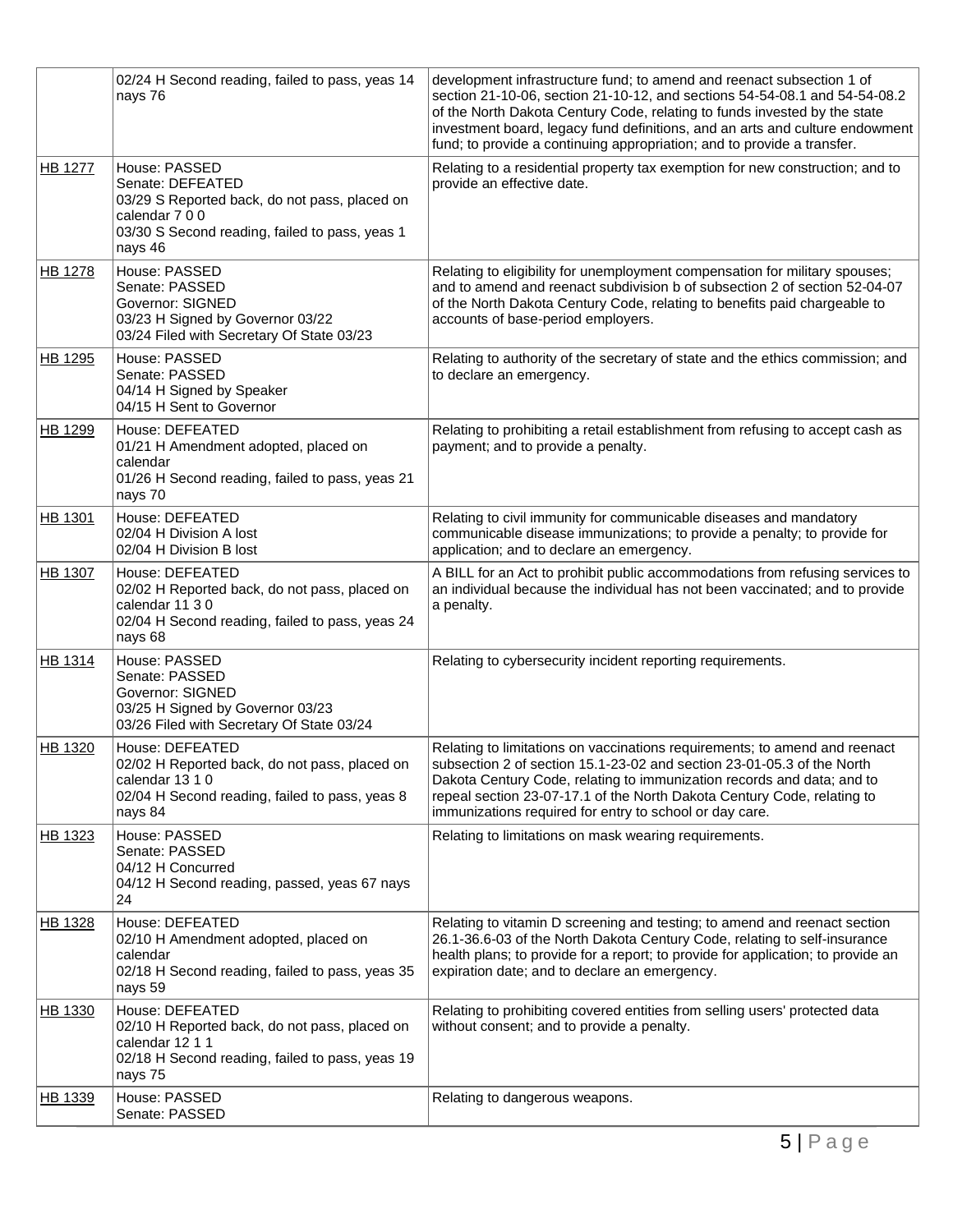|                | <b>Governor: SIGNED</b><br>04/05 H Signed by Governor 04/01<br>04/06 Filed with Secretary Of State 04/01                                                          |                                                                                                                                                                                                                                                                                                                                                                                                                                                                                                                                                                                                                                                       |
|----------------|-------------------------------------------------------------------------------------------------------------------------------------------------------------------|-------------------------------------------------------------------------------------------------------------------------------------------------------------------------------------------------------------------------------------------------------------------------------------------------------------------------------------------------------------------------------------------------------------------------------------------------------------------------------------------------------------------------------------------------------------------------------------------------------------------------------------------------------|
| HB 1341        | House: DEFEATED<br>02/08 H Reported back, do not pass, placed on<br>calendar 12 2 0<br>02/16 H Second reading, failed to pass, yeas 12<br>nays 82                 | Relating to the state minimum wage rate.                                                                                                                                                                                                                                                                                                                                                                                                                                                                                                                                                                                                              |
| HB 1352        | House: DEFEATED<br>02/04 H Amendment adopted, placed on<br>calendar<br>02/04 H Second reading, failed to pass, yeas 11<br>nays 83                                 | A BILL for an Act to provide for liability for medical products.                                                                                                                                                                                                                                                                                                                                                                                                                                                                                                                                                                                      |
| HB 1363        | House: DEFEATED<br>02/09 H Reported back, do not pass, placed on<br>calendar 11 2 1<br>02/17 H Second reading, failed to pass, yeas 7<br>nays 85                  | Relating to ante-mortem probate of wills.                                                                                                                                                                                                                                                                                                                                                                                                                                                                                                                                                                                                             |
| HB 1364        | House: PASSED<br>Senate: DEFEATED<br>03/24 S Reported back, do not pass, placed on<br>calendar 7 0 0<br>03/26 S Second reading, failed to pass, yeas 3<br>nays 42 | Relating to the duties of a personal representative.                                                                                                                                                                                                                                                                                                                                                                                                                                                                                                                                                                                                  |
| <b>HB 1366</b> | House: PASSED<br>Senate: PASSED<br>Governor: SIGNED<br>03/26 H Signed by Governor 03/25<br>03/30 Filed with Secretary Of State 03/26                              | Relating to the nonjudicial disposition of property by lienholders; and to<br>amend and reenact sections 35-13-01, 35-13-04, 35-13-05, and 35-13-06 of<br>the North Dakota Century Code, relating to repairman's liens, priority of liens,<br>notice requirements, and assignments.                                                                                                                                                                                                                                                                                                                                                                   |
| <b>HB 1371</b> | House: CONF. COMM<br>Senate: CONF. COMM<br>04/15 H Refused to concur<br>04/15 H Conference committee appointed Pyle<br>Cory M. Nelson                             | Relating to requiring the state to observe daylight saving time year round; to<br>repeal section 40-01-20 of the North Dakota Century Code, relating to<br>daylight saving time; and to provide a contingent effective date.                                                                                                                                                                                                                                                                                                                                                                                                                          |
| HB 1374        | House: PASSED<br>Senate: DEFEATED<br>03/16 S Reported back, do not pass, placed on<br>calendar 6 1 0<br>03/17 S Second reading, failed to pass, yeas 4<br>nays 43 | Relating to an income tax deduction for COVID-19 relief benefits; and to<br>provide an effective date.                                                                                                                                                                                                                                                                                                                                                                                                                                                                                                                                                |
| HB 1376        | House: PASSED<br>Senate: DEFEATED<br>03/16 S Reported back, do not pass, placed on<br>calendar 600<br>03/17 S Second reading, failed to pass, yeas 1<br>nays 46   | Relating to employer immunity regarding COVID-19; and to provide for<br>application.                                                                                                                                                                                                                                                                                                                                                                                                                                                                                                                                                                  |
| <b>HB 1377</b> | House: DEFEATED<br>02/02 H Reported back, do not pass, placed on<br>calendar 8 5 1<br>02/04 H Second reading, failed to pass, yeas 21<br>nays 72                  | Relating to immunization exemptions.                                                                                                                                                                                                                                                                                                                                                                                                                                                                                                                                                                                                                  |
| HB 1380        | House: INTRODUCED<br>Senate: PASSED<br>04/13 S Second reading, passed as amended,<br>yeas 47 nays 0<br>04/14 H Returned to House (12)                             | Relating to an economic diversification research fund, a legacy sinking and<br>interest fund, a workforce development and enrichment fund, a legacy<br>earnings fund, a legacy infrastructure fund, a legacy project fund, a legacy<br>project advisory board, and an innovative research and economic<br>development fund; to amend and reenact subsection 1 of section 21-10-06<br>and section 21-10-12 of the North Dakota Century Code, relating to funds<br>invested by the state investment board and legacy fund definitions; to provide<br>for a transfer; to provide a statement of legislative intent; and to provide an<br>effective date. |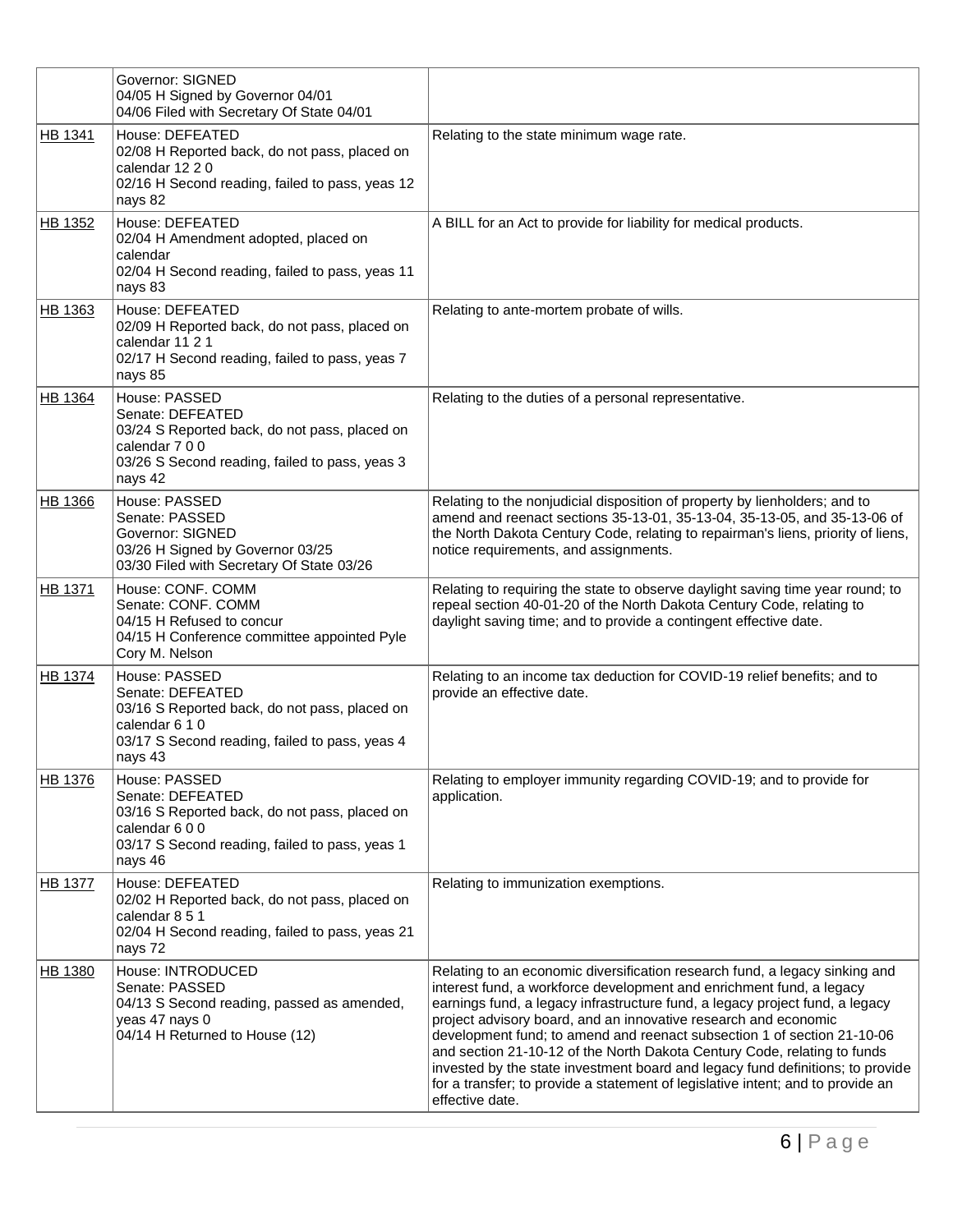| HB 1398        | House: PASSED<br>Senate: PASSED<br>Governor: SIGNED<br>03/17 H Signed by Governor 03/16<br>03/18 Filed with Secretary Of State 03/16                               | Relating to prohibitions on political subdivisions regulating paid family leave.                                                                                                                                                                                                                                                                                                                                                                                                                                                                                                                                                                                                                   |
|----------------|--------------------------------------------------------------------------------------------------------------------------------------------------------------------|----------------------------------------------------------------------------------------------------------------------------------------------------------------------------------------------------------------------------------------------------------------------------------------------------------------------------------------------------------------------------------------------------------------------------------------------------------------------------------------------------------------------------------------------------------------------------------------------------------------------------------------------------------------------------------------------------|
| HB 1420        | House: PASSED<br>Senate: DEFEATED<br>03/24 S Amendment adopted, placed on calendar<br>03/25 S Second reading, failed to pass, yeas 10<br>nays 37                   | Relating to the personal use of marijuana, relating to the legalization of<br>marijuana; to provide for a legislative management report; to provide a<br>penalty; and to provide an effective date.                                                                                                                                                                                                                                                                                                                                                                                                                                                                                                |
| HB 1425        | House: PASSED<br>Senate: PASSED<br>Governor: SIGNED<br>04/08 H Signed by Governor 04/08<br>04/09 Filed with Secretary Of State 04/08                               | Relating to the legacy infrastructure loan fund and the state investment board;<br>to amend and reenact sections 21-10-02 and 21-10-11 of the North Dakota<br>Century Code, relating to the state investment board and the legacy and<br>budget stabilization fund advisory board; and to provide a continuing<br>appropriation.                                                                                                                                                                                                                                                                                                                                                                   |
| HB 1431        | House: PASSED<br>Senate: PASSED<br>04/08 H Returned to House<br>04/12 S Signed by President                                                                        | Relating to a water infrastructure revolving loan fund and bonded debt<br>repayments; relating to interest rates for infrastructure revolving loans,<br>borrowing and lending authority of the public finance authority, and reserve<br>funds associated with bonds; to repeal chapter 6-09.5 and section 61-02-78<br>of the North Dakota Century Code, relating to a community water<br>development fund and an infrastructure revolving loan fund within the<br>resources trust fund; to provide an appropriation; to provide a continuing<br>appropriation; to provide for a transfer; to provide for a contingent transfer; to<br>provide a bond issue limit; and to provide a loan repayment. |
| <b>HB 1433</b> | House: DEFEATED<br>01/28 H Reported back, do not pass, placed on<br>calendar 12 2 0<br>02/03 H Second reading, failed to pass, yeas 16<br>nays 77                  | Relating to workers' compensation benefits for essential workers; to provide<br>for retroactive application; and to provide an expiration date.                                                                                                                                                                                                                                                                                                                                                                                                                                                                                                                                                    |
| HB 1439        | House: DEFEATED<br>02/11 H Reported back, do not pass, placed on<br>calendar 11 2 1<br>02/18 H Second reading, failed to pass, yeas 20<br>nays 74                  | Relating to remote notarial acts for clients of certain nonprofit organizations;<br>to amend and reenact subdivision c of subsection 3 of section 44-06.1-13.1 of<br>the North Dakota Century Code, relating to an exemption for certain remote<br>notarial acts; and to provide a penalty.                                                                                                                                                                                                                                                                                                                                                                                                        |
| HB 1441        | House: PASSED<br>Senate: DEFEATED<br>03/10 S Reported back, do not pass, placed on<br>calendar 4 2 0<br>03/11 S Second reading, failed to pass, yeas 22<br>nays 25 | Relating to a paid family medical leave program and an income tax credit for<br>contributions paid into the paid family medical leave fund on behalf of eligible<br>employees; to provide an appropriation; to provide for a transfer; and to<br>provide an effective date.                                                                                                                                                                                                                                                                                                                                                                                                                        |
| <b>HB 1451</b> | House: DEFEATED<br>02/19 H Reported back, do not pass, placed on<br>calendar 11 1 2<br>02/23 H Second reading, failed to pass, yeas 14<br>nays 80                  | Relating to reporting the ultimate and true source of funds; to amend and<br>reenact sections 16.1-08.1-01 and 16.1-10-04.1 of the North Dakota Century<br>Code, relating to political advertisements and reporting the ultimate and true<br>sources of funds; to repeal section 16.1-08.1-08 of the North Dakota Century<br>Code, relating to identifying the ultimate and true source of funds; and to<br>provide a penalty.                                                                                                                                                                                                                                                                     |
| HB 1454        | House: DEFEATED<br>02/17 H Reported back, do not pass, placed on<br>calendar 11 3 0<br>02/23 H Second reading, failed to pass, yeas 8<br>nays 86                   | Relating to unlawful interference with business relation; and to provide a<br>penalty.                                                                                                                                                                                                                                                                                                                                                                                                                                                                                                                                                                                                             |
| HB 1499        | House: DEFEATED<br>02/08 H Reported back, do not pass, placed on<br>calendar 12 2 0<br>02/15 H Second reading, failed to pass, yeas 9<br>nays 84                   | Relating to election requirements for bonds.                                                                                                                                                                                                                                                                                                                                                                                                                                                                                                                                                                                                                                                       |
| HB 1501        | House: PASSED<br>Senate: DEFEATED                                                                                                                                  | Relating to imposition of a gross receipts tax and an excise tax on usable<br>marijuana and adult-use cannabis products; to provide a penalty; to provide a<br>03/24 S Amendment adopted, placed on calendar continuing appropriation; and to provide a contingent effective date.                                                                                                                                                                                                                                                                                                                                                                                                                 |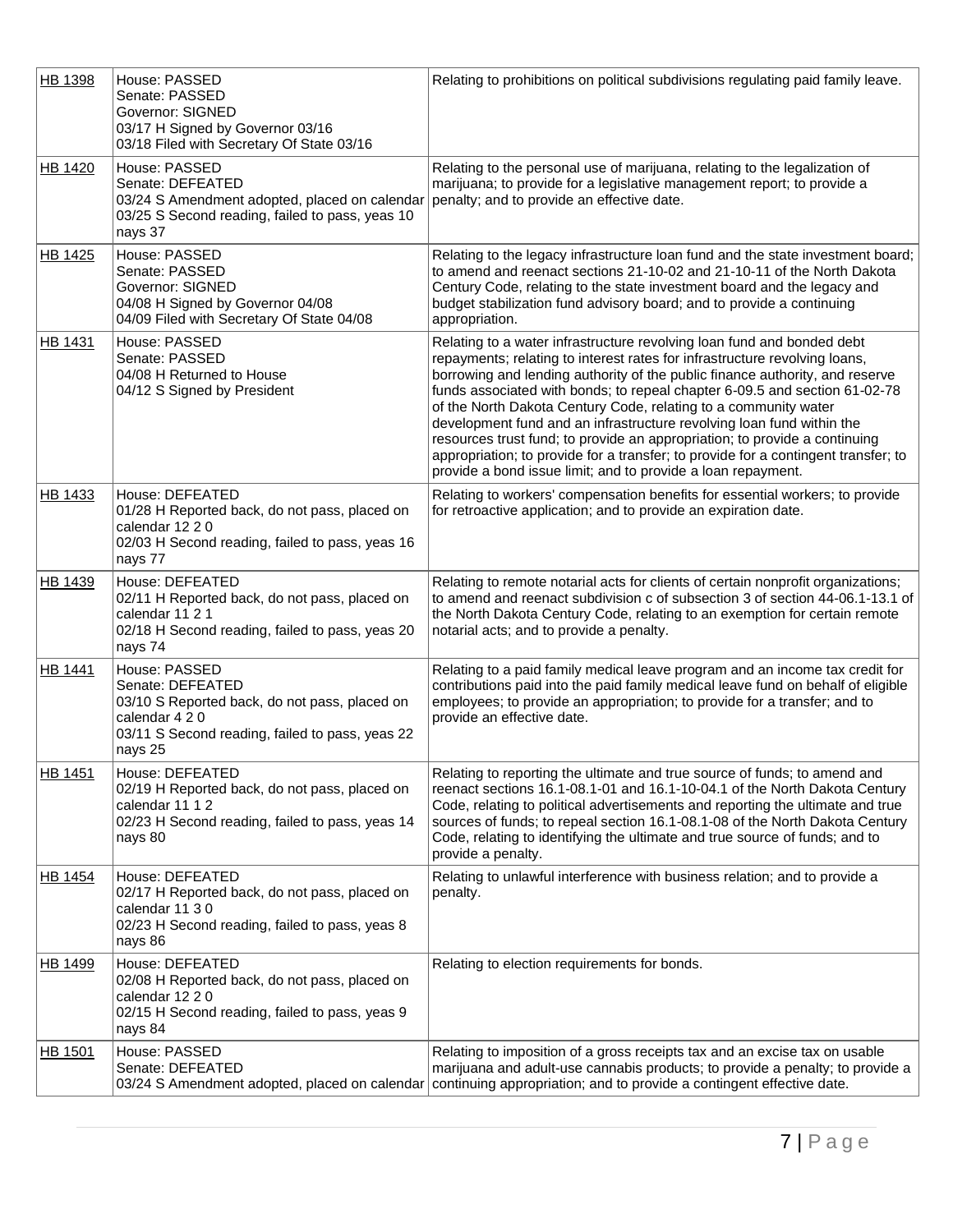|         | 03/25 S Second reading, failed to pass, yeas 0<br>nays 47                                                                                                                                |                                                                                                                                                                                                                                                                                                                                                                                                                                                                                                                                                                                                                                                                                      |
|---------|------------------------------------------------------------------------------------------------------------------------------------------------------------------------------------------|--------------------------------------------------------------------------------------------------------------------------------------------------------------------------------------------------------------------------------------------------------------------------------------------------------------------------------------------------------------------------------------------------------------------------------------------------------------------------------------------------------------------------------------------------------------------------------------------------------------------------------------------------------------------------------------|
| SB 2008 | Senate: CONF. COMM<br>House: CONF. COMM<br>04/07 S Conference committee appointed<br>Krebsbach Rust Mathern<br>04/12 H Conference committee appointed Meier<br><b>Bellew Brandenburg</b> | A BILL for an Act to provide an appropriation for defraying the expenses of<br>the department of financial institutions.                                                                                                                                                                                                                                                                                                                                                                                                                                                                                                                                                             |
| SB 2014 | Senate: CONF. COMM<br>House: CONF. COMM<br>04/14 S Conference committee appointed<br>Sorvaag Hogue Mathern<br>04/15 H Conference committee appointed Howe<br><b>Brandenburg Mock</b>     | Relating to housing finance agency programs; to amend and reenact section<br>6-09.4-05.1, subsection 6 of section 17-05-08, subsection 1 of section 38-22-<br>14, and subsection 1 of section 38-22-15 of the North Dakota Century Code,<br>relating to transmission authority projects and carbon dioxide storage fees; to<br>repeal section 54-17-07.12 of the North Dakota Century Code, relating to the<br>housing finance agency participating as a wholesale servicing mortgage<br>lender; to provide for a transfer; to provide an exemption; to provide a<br>statement of legislative intent; to provide for a study; and to provide for a<br>legislative management report. |
| SB 2019 | Senate: CONF. COMM<br>House: CONF. COMM<br>04/13 S Conference committee appointed<br>Poolman Erbele Heckaman<br>04/15 H Conference committee appointed<br>Sanford Schmidt Boe            | A BILL for an Act to provide an appropriation for defraying the expenses of<br>the department of career and technical education; and to provide a statement<br>of legislative intent.                                                                                                                                                                                                                                                                                                                                                                                                                                                                                                |
| SB 2020 | Senate: CONF. COMM<br>House: CONF. COMM<br>04/14 S Conference committee appointed Erbele<br>Wanzek Heckaman<br>04/15 H Conference committee appointed<br>Monson Schmidt Boe              | A BILL for an Act to provide an appropriation for defraying the expenses of<br>the North Dakota state university extension service, northern crops institute,<br>upper great plains transportation institute, main research center, branch<br>research centers, and agronomy seed farm; to provide for a report; and to<br>provide an exemption.                                                                                                                                                                                                                                                                                                                                     |
| SB 2034 | Senate: PASSED<br>House: PASSED<br>Governor: SIGNED<br>04/13 S Signed by Governor 04/12<br>04/14 Filed with Secretary Of State 04/13                                                     | Relating to written advisory opinions regarding ethics.                                                                                                                                                                                                                                                                                                                                                                                                                                                                                                                                                                                                                              |
| SB 2048 | Senate: PASSED<br>House: PASSED<br>04/12 H Reported back from conference<br>committee, placed on calendar (Senate accede)<br>04/13 H Conference committee report adopted                 | Relating to the Revised Uniform Unclaimed Property Act, relating to<br>abandoned and unclaimed property; to repeal chapter 47-30.1 of the North<br>Dakota Century Code, relating to the uniform unclaimed property act; to<br>provide for a report; to provide a penalty; and to provide a continuing<br>appropriation.                                                                                                                                                                                                                                                                                                                                                              |
| SB 2064 | Senate: DEFEATED<br>01/19 S Reported back, do not pass, place on<br>calendar 5 1 0<br>01/20 S Second reading, failed to pass, yeas 7<br>nays 39                                          | Relating to the definition of person.                                                                                                                                                                                                                                                                                                                                                                                                                                                                                                                                                                                                                                                |
| SB 2070 | Senate: PASSED<br>House: PASSED<br>Governor: SIGNED<br>03/24 S Signed by Governor 03/23<br>03/25 Filed with Secretary Of State 03/24                                                     | Relating to the regulated substance response; to amend and reenact sections<br>11-33-01, 23.1-10-02, 40-47-01, and 58-03-11 of the North Dakota Century<br>Code, relating to the regulated substance response; to repeal sections 23.1-<br>04-04 and 23.1-10-01 of the North Dakota Century Code, relating to<br>contaminated properties; to provide a continuing appropriation; and to provide<br>for retroactive application.                                                                                                                                                                                                                                                      |
| SB 2076 | Senate: PASSED<br>House: PASSED<br>Governor: SIGNED<br>03/23 S Signed by Governor 03/22<br>03/24 Filed with Secretary Of State 03/23                                                     | Relating to reinsurance credit of insurers.                                                                                                                                                                                                                                                                                                                                                                                                                                                                                                                                                                                                                                          |
| SB 2098 | Senate: PASSED<br>House: PASSED<br>Governor: SIGNED<br>03/24 S Signed by Governor 03/23<br>03/25 Filed with Secretary Of State 03/24                                                     | Relating to abandoned vehicles.                                                                                                                                                                                                                                                                                                                                                                                                                                                                                                                                                                                                                                                      |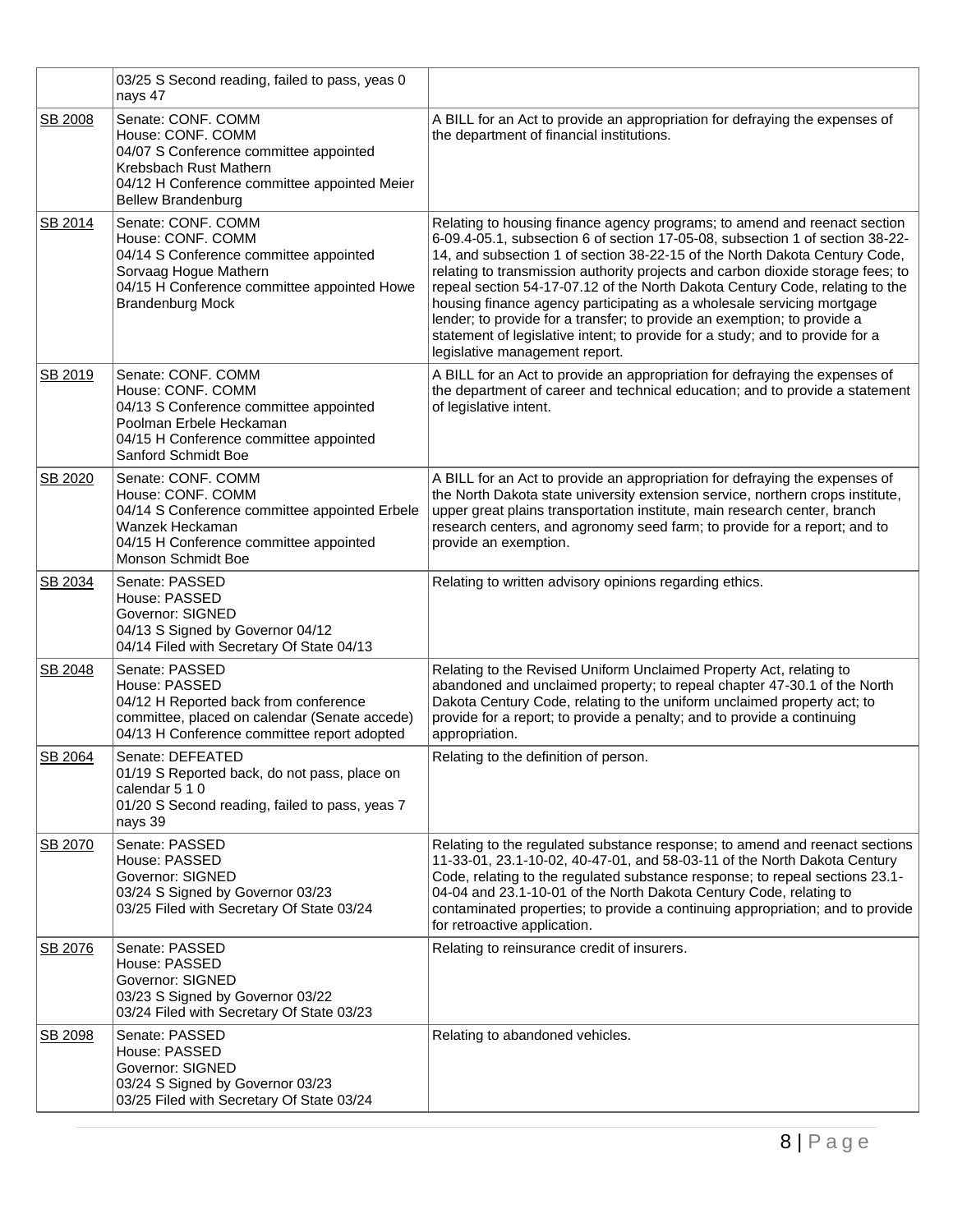| SB 2101 | Senate: PASSED<br>House: PASSED<br>Governor: SIGNED<br>04/13 S Signed by Governor 04/12<br>04/14 Filed with Secretary Of State 04/13                                                                        | Relating to credit union loans; relating to the regulatory fund, assessment of<br>civil money penalties, appointment of receivers, supervision and<br>examinations, assessments, real estate loans, bank mergers, bank branches,<br>bank investments, trust branches, credit union powers, credit union board<br>notice, and sale or purchase of banking institutions or holding companies; to<br>repeal section 6-06-14 of the North Dakota Century Code, relating to credit<br>union loans; to provide a penalty; and to declare an emergency. |
|---------|-------------------------------------------------------------------------------------------------------------------------------------------------------------------------------------------------------------|--------------------------------------------------------------------------------------------------------------------------------------------------------------------------------------------------------------------------------------------------------------------------------------------------------------------------------------------------------------------------------------------------------------------------------------------------------------------------------------------------------------------------------------------------|
| SB 2102 | Senate: PASSED<br>House: PASSED<br>Governor: SIGNED<br>04/01 S Signed by Governor 03/31<br>04/05 Filed with Secretary Of State 04/01                                                                        | Relating to dissolution, insolvency, suspension, emergency receivership, and<br>liquidation of institutions under the department of financial institutions'<br>supervision; relating to financial institutions cross references, cease and<br>desist orders, and prompt corrective action; and to repeal chapter 6-07 of the<br>North Dakota Century Code, relating to dissolution, insolvency, suspension,<br>emergency receivership, and liquidation of institutions under the department<br>of financial institutions' supervision.           |
| SB 2103 | Senate: PASSED<br>House: PASSED<br>04/14 S Signed by President<br>04/14 S Sent to Governor                                                                                                                  | Relating to money broker charges; to amend and reenact sections 13-04.1-<br>02.1, 13-05-02.3, and 13-08-12 of the North Dakota Century Code, relating to<br>money broker exemptions, collection agency exemptions, and deferred<br>presentment service transaction procedures; to repeal section 13-04.1-09.2 of<br>the North Dakota Century Code, relating to money broker charges; and to<br>provide a penalty.                                                                                                                                |
| SB 2127 | Senate: DEFEATED<br>02/19 S Reported back, do not pass, placed on<br>calendar 14 0 0<br>02/22 S Second reading, failed to pass, yeas 2<br>nays 44                                                           | Relating to the housing incentive fund; and to provide an appropriation.                                                                                                                                                                                                                                                                                                                                                                                                                                                                         |
| SB 2130 | Senate: PASSED<br>House: INTRODUCED<br>04/15 S Second reading, passed, yeas 46 nays<br>1, Emergency clause carried<br>04/15 H Reported back from conference<br>committee, further amend, placed on calendar | Relating to the scope of health insurance mandates; and to amend and<br>reenact section 54-03-28 of the North Dakota Century Code, relating to a<br>cost-benefit analysis for mandated health insurance coverage measures; to<br>provide an effective date; and to declare an emergency.                                                                                                                                                                                                                                                         |
| SB 2169 | Senate: DEFEATED<br>02/17 S Reported back, do not pass, placed on<br>calendar 12 2 0<br>02/18 S Second reading, failed to pass, yeas 7<br>nays 40                                                           | Relating to a COVID-19 relief grant program for essential workers; to provide<br>an appropriation; to provide a contingent appropriation; and to provide an<br>expiration date.                                                                                                                                                                                                                                                                                                                                                                  |
| SB 2183 | Senate: DEFEATED<br>02/22 S Amendment failed<br>02/22 S Second reading, failed to pass, yeas 21<br>nays 26                                                                                                  | Relating to public employee insulin drug benefits; to amend and reenact<br>subsection 2 of section 26.1-36.6-03 of the North Dakota Century Code,<br>relating to self-insurance health plans; to provide for a report; to provide for<br>application; to provide an expiration date; and to declare an emergency.                                                                                                                                                                                                                                |
| SB 2191 | Senate: PASSED<br>House: PASSED<br><b>Governor: SIGNED</b><br>03/24 S Signed by Governor 03/23<br>03/25 Filed with Secretary Of State 03/24                                                                 | Relating to the disposal of abandoned personal property.                                                                                                                                                                                                                                                                                                                                                                                                                                                                                         |
| SB 2197 | Senate: PASSED<br>House: PASSED<br>Governor: SIGNED<br>04/01 S Signed by Governor 03/31<br>04/05 Filed with Secretary Of State 04/01                                                                        | Relating to confidentiality of facts and information obtained or created by the<br>commissioner of financial institutions and the department of financial<br>institutions.                                                                                                                                                                                                                                                                                                                                                                       |
| SB 2203 | Senate: DEFEATED<br>02/10 S Reported back, do not pass, placed on<br>calendar 600<br>02/12 S Second reading, failed to pass, yeas 8<br>nays 39                                                              | Relating to surcharges paid by employers for employees who receive<br>unemployment insurance benefits; and to provide an effective date.                                                                                                                                                                                                                                                                                                                                                                                                         |
| SB 2223 | Senate: DEFEATED<br>02/09 S Reported back, do not pass, placed on<br>calendar 7 0 0<br>02/10 S Second reading, failed to pass, yeas 2<br>nays 45                                                            | Relating to a deed in lieu of foreclosure.                                                                                                                                                                                                                                                                                                                                                                                                                                                                                                       |